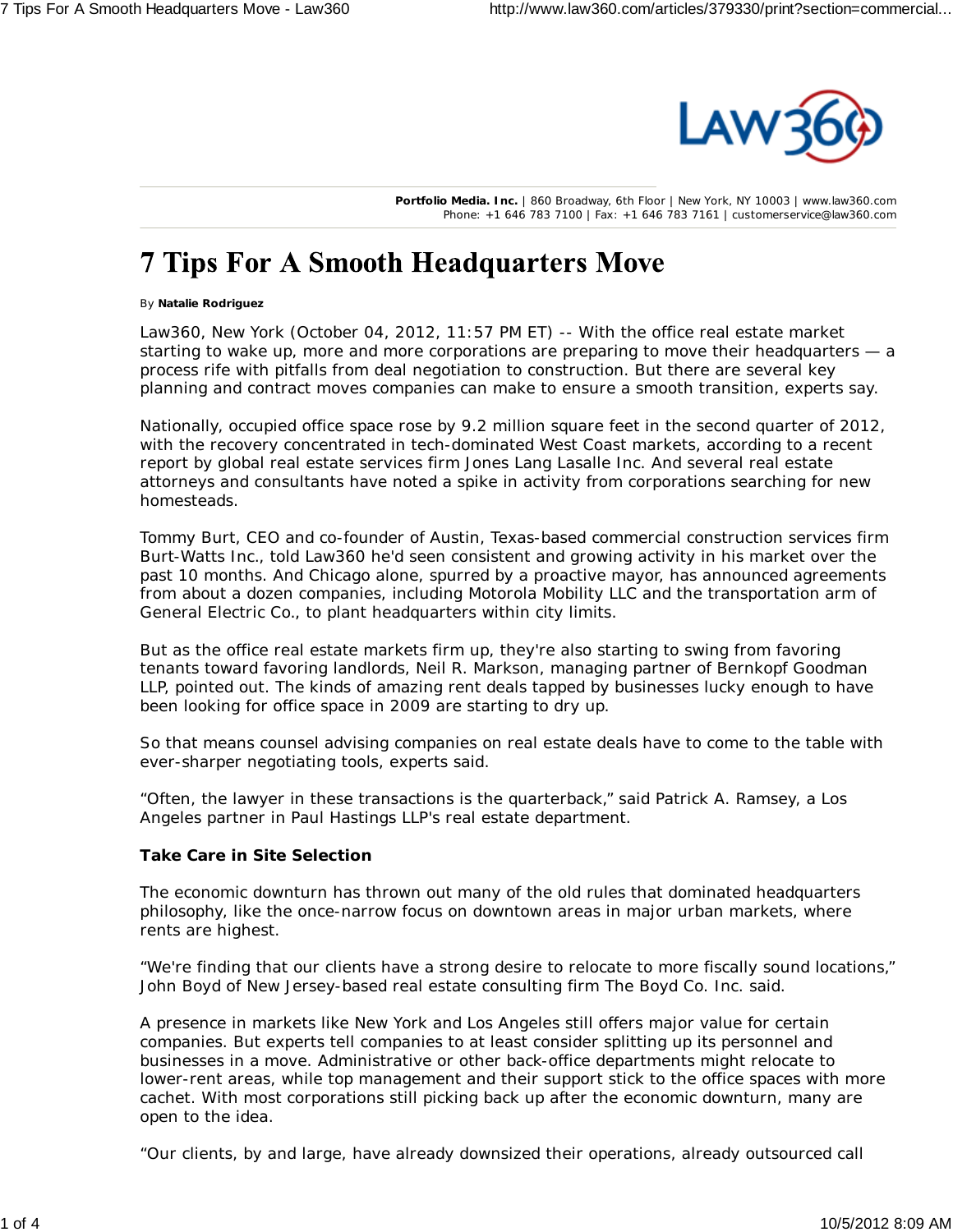centers and customer service functions ... already re-engineered their distribution centers. So what's left on the table?" Boyd said.

For a company with the freedom to choose an entirely new market for its headquarters, now is also the time to test the waters for potential tax breaks and other government incentives. According to Boyd, several governors are proactively campaigning for companies to set up shop in their states: Rick Perry in Texas, Rick Scott in Florida and Dennis Daugaard in South Dakota.

## **Build a Manageable Steering Committee**

A key part of the process is to put together a steering committee with several key personnel to sift through the mountains of information and make decisions on the move and the build-out of the new space, experts say.

"The involvement of that committee and the process is key," Burt said, noting that successful committees tend to include point people from facilities and operations, finance departments, and management, as well as in-house legal counsel.

While it's sometimes impossible for the largest, most complex companies, Burt suggests keeping the committee down to eight to 10 people.

"When we run into problems is when the steering committee is not able to meet," Burt said.

A larger company will often want to secure its own project or construction manager, even if the landlord is going to be doing the bulk of improvements to the space.

"That puts the burden on someone who has experience in the area," Markson said.

Explicit provisions in lease agreements are key, if sometimes forgotten. A lease should include provisions for reasonable access to the site and coordination of efforts so that construction delays don't pile up because of miscommunication, according to Robert M. Carney, a Boston-based real estate partner for Sherin & Lodgen LLP.

### **Back Up the Timeline with Penalties**

A realistic timeline is also crucial.

"The headquarters company really needs to get out ahead of this and identify what [its] critical deadlines are. ... I've been involved in some projects where it's way too tight and there's not enough slippage one way or another," Carney said.

As with any project, delays happen. With a major headquarters move, setbacks can pop up during negotiation of the lease, navigation of the regulatory approval process and construction work. While securing the right to end a deal if certain goals are not met might appeal to counsel looking to protect their clients, experts warn to use this tool carefully.

"Everyone hates a termination right. It makes a great hammer, but it's not [often] a viable option," Carney said.

It could ultimately kill a deal where the company is expecting the landlord to build out the new space for it when the project gets to the financing stage.

"It's something banks just hate to see," Carney said.

Writing a 1-for-1 or 2-for-1 rent credit provision into the lease is a better option. Under this stipulation, the landlord has to kick in free rent if it falls short of certain targets, he said.

"If the landlord blows a milestone by 10 days, the tenant would get 10 free days of rent or 20 free days," Carney said.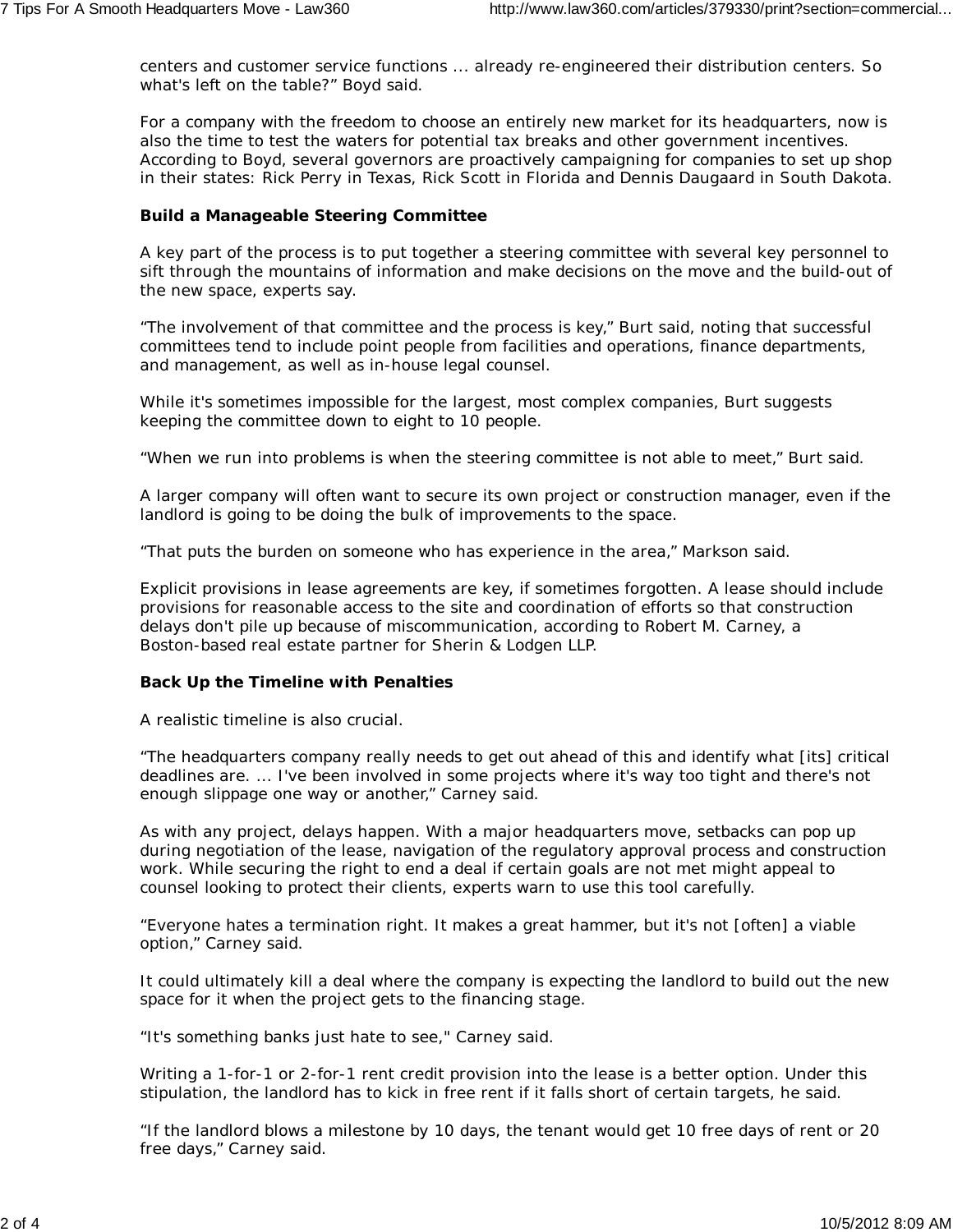But he advises giving the landlord a chance to make up the time — for instance, by having construction workers put in overtime. This keeps the situation win-win: The tenant doesn't have to rack up fees by extending its time at its old space, and the landlord doesn't have to give up any free rent.

### **Lay Out Your Financial Cards, But Make Landlords Show Their Hands**

In light of the economic downturn, parties to a major headquarters move — or to any office deal — are more likely to fidget about running out of money before the project is done.

"There's a very heavy cost to move or improve a premise to [a company's] specifications," Ramsey said.

More deals now require letters of credit and other documents showing financial support for the parties on both sides of the table, according to experts. Often the burden is on the landlord, but the cost of borrowing money can be much higher for the landlord than for a highly rated company seeking traditional financing, Ramsey noted.

Companies can add self-help or takeover rights to any agreement, which would allow the tenant to step in and finish a project if a landlord fails to deliver. But that's a "nebulous" remedy, as most companies that could do this would choose to spearhead the project in the first place, according to Carney.

So more deals are starting to ask the landlord's financial backer to take on the role of backstop.

"They want to see that a lender will step in and complete the project in the landlord fails," Carney said.

Another important issue to negotiate is the liability on the lease, which determines what happens if the tenant doesn't move in, the landlord misses deadlines or the deal falls through. Counsel has to pin down whether liability will be limited to a firm's assets or if there will be additional recourses.

"If everything goes to pot, what are you going to put up yourself?" Markson asked.

### **Secure Expansion and Contraction Rights**

With any move, a corporation has to think about its long-term growth patterns, and its counsel need to make sure the lease agreement is flexible enough to allow for minimal growing pains, experts say.

Expansion rights should be spelled out so the company can easily secure more space within the building in the future. But the economic slump also has companies — particularly those in the hard-hit personal services industries — looking for the option to shed square footage if necessary down the road, experts said.

"I also find that a lot of tenants and corporations are interested in the worst-case scenario," Markson said. "What kind of giveback rights do we have with respects to our space ... or assignments and sublets?"

Ideally, Markson likes to secure a provision allowing the tenant to sublet out the space without having to get the landlord's approval on the subletter. Rarer, but more valuable, are clauses allowing for a giveback of space with adequate notice to the landlord.

#### **Bag Base-Year Taxes**

Two little words can save companies money in tax liability: base year. A base-year provision marks the starting point for the tenant's tax liability on a property. Under it, the landlord agrees to pay taxes based on the rate during the base year, which is locked into the contract. The tenant then covers any increases beyond that.